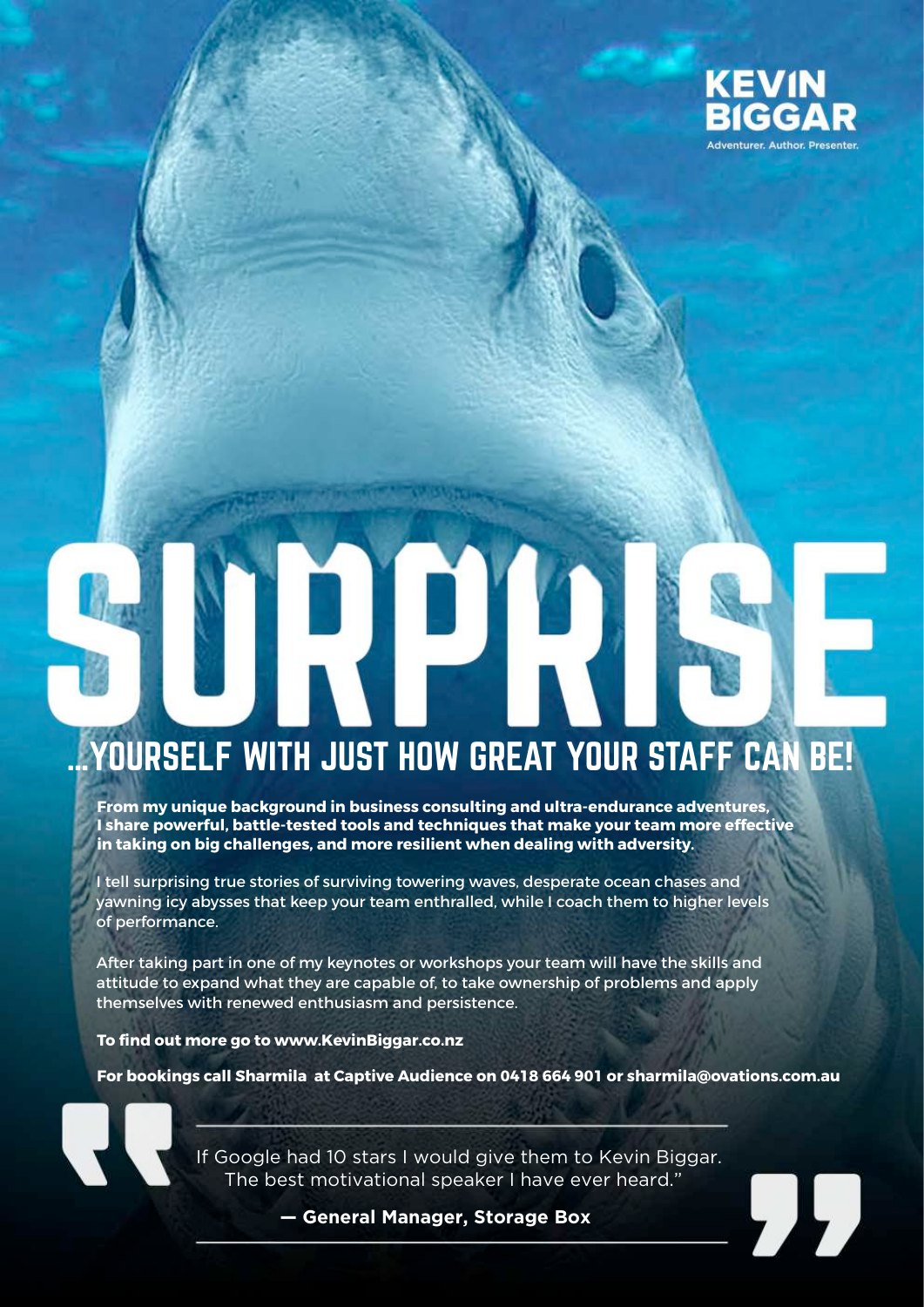## I PROVIDE TEAMS THE MENTAL SKILLS TO TAKE ON TOUGH CHALLENGES

Growing your business in today's market is tough and challenging. To succeed, your people need to be performing at their best. That's where I can help.

#### **I provide a range of keynotes and workshops that coach and inspire your team to higher performance.**

My expertise is in providing teams with the mental skills to take on tough challenges. SPECIFICALLY:

- Dealing with doubt, uncertainty and scepticism;
- Enhancing teamwork;
- Boosting mental toughness and resilience;
- Growing leadership skills; and
- · Improving compliance with safety protocols

Since 2004 I've presented to over 500 organisations in NZ and Australia. I've presented to some of the biggest household brands, industry groups, small family run businesses, government departments and everything in between. I'm always one of the highest rated speakers at the event, and often get invited back to present to other parts of the organisation. The secret sauce is the value that I bring, and that starts with the story of my transformation.

I was a couch potato, getting fat, eating fast food on my Mum's sofa when I saw a news clip about the 5000km trans-Atlantic rowing race. I was enthralled by the romance of rowing across an entire ocean … until I found out how tough and potentially deadly it was and remembered that I didn't know how to row. So I quit before I even started.

No one was more surprised than me to find myself, two years later, at the finish line, having won the race and set a new world record. It still stands.

To do this I surrounded myself with experts and went through a master class in goal-setting and performance. I learned an extraordinary amount. It's these techniques: about how to get yourself engaged, and how to take ownership of a challenge, how to get a winning mindset, how to get a team working and persevering through adversity that I share with the audience.

How do I know that these methods work? Because I used them again to achieve a much tougher

challenge, to be part of the first kiwi team to trek unassisted from the coast of Antarctica to the South Pole. This was a 52 day, 1,200km journey on foot towing 160kg sleds in temperatures as cold as -40 degrees C.

You may also recognise me as the co-host of the award-winning TVNZ series 'First Crossings' and 'Intrepid NZ' – where I recreated the adventures of pioneering NZ explorers.

In my presentations and workshops I introduce practical skills and techniques backed by proven research. No faddish neuroscience, no interpretative dance. Techniques that your team can take back to your workplace and use immediately to deliver better results.

My approach - delivering, tailored, transformational messages through powerful anecdotes - has worked for big companies, small startups, government departments, logging gangs and lawyers and it will work for your people too.

Let me take your team on an adventure. One I promise you that they won't forget!

## **BUSINESS**

- Award winning motivational speaker
- Award winning best-selling author
- CEO | ARDA (an AI software start up)
- Strategy Consultant | The Boston Consulting Group
- Policy Analyst International Economics | The Treasury
- Masters in Environment and Development | University of Cambridge

KEVIN<br>PIGGAP

• B.Sc (Physics) Auckland University

## ADVENTURER

- Winner and world record holder trans-Atlantic rowing race
- First Kiwi to trek to the South Pole (unsupported and unresupplied)
- Co-host of the award winning TVNZ docu-series 'First Crossings' & 'Intrepid NZ
- Completed several ultra-marathons including the Tarawera 100km and the Motatapu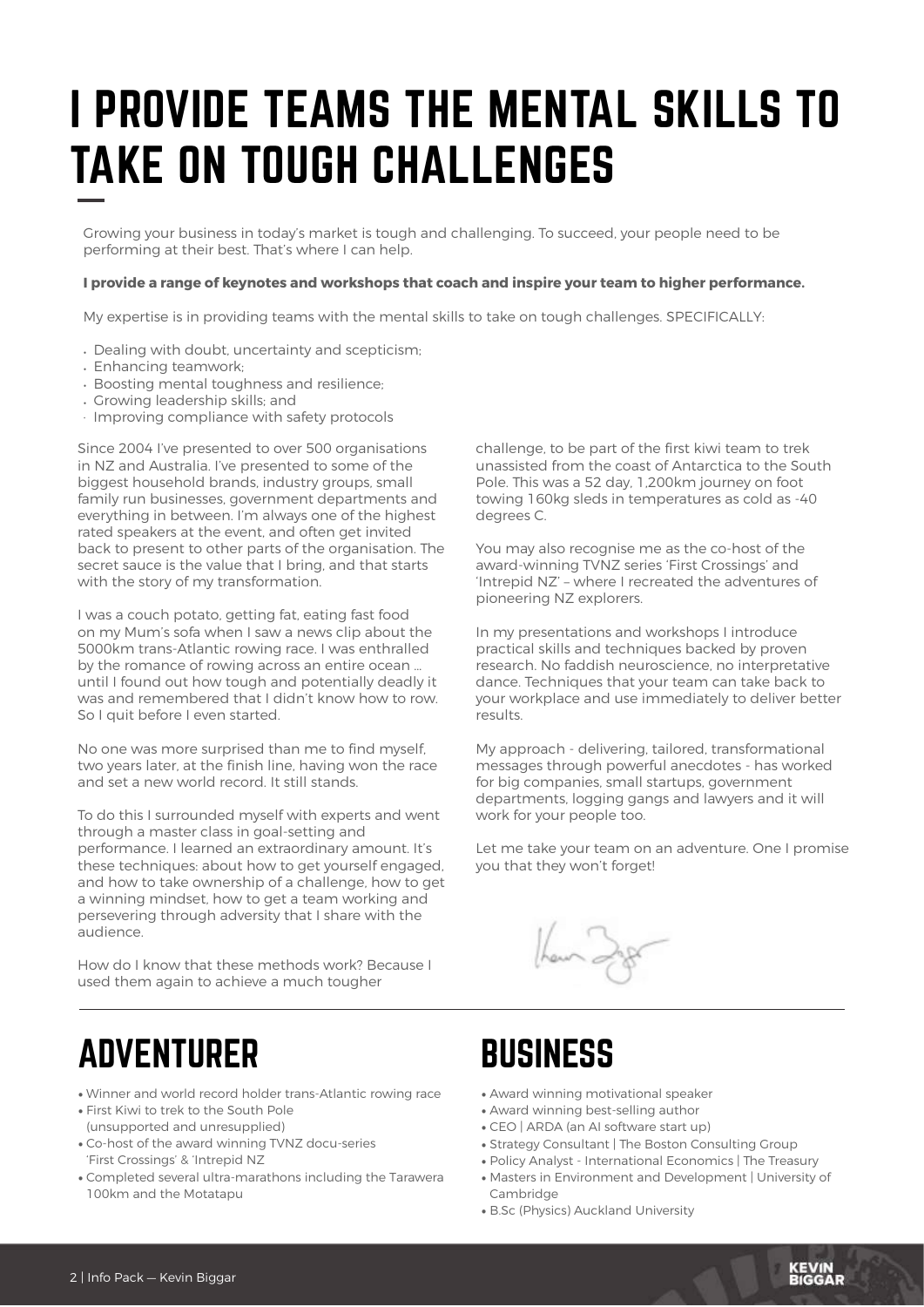## WHY CHOOSE ME

## PROVEN ABILITY TO DELIVER RESULTS & ROI

From directors to dentists, CEOs or the self-employed, farmers or franchisees, from small start-ups to some of the biggest brands in the country, I have the expertise from long experience to ensure your team will be leaning forward taking notes or sitting back and laughing. And in every case, still talking about the key messages for months to come.

> "We have had numerous motivational speakers over the years. None have had the resounding impact that Kevin had. The quantity of unsolicited feedback from our employees clearly indicated the excellence of Kevin's presentation. Kevin inspired the team by showing an everyday person can achieve outstanding results."

— Ah Leen Rayner, Marketing Manager, 3M

### AUTHENTIC AND CREDIBLE

People are understandably skeptical about who they accept new facts and recommendations from. My appeal with the audience is that I've clearly lived the advice that I'm providing and can attest to the results. When I share a technique it's because I know it works!

"Kevin's message is clear, genuine and meaningful and is very relevant life and to the business environment – in my experience this is not easy to pull off. He did it masterfully. There is huge authenticity to Kevin – he's has lived his speech and it comes across. I would highly recommend using Kevin to inspire your colleagues."

— Emlyn Hatch, Manager Leadership Development, TCC

## LASTING IMPACT

The great thing about these adventures is that they have a compelling narrative, punctuated with exciting anecdotes whose unexpected twists, grab and hold attention. This is the way the brain loves to learn – through dramatic stories. The ideas of 'The Energy Rule' and 'The 3 Bastards Rule' will become part of your company culture.

> "I must say that your visit and presentation was excellent and has generated the beginning of some much needed discussions. The comments have been exceedingly positive with many stating you are the best speaker the company has had in our 18 year history."

— Mark Miller, Edinburgh Realty

## TAILORED TO MEET YOUR OBJECTIVES (YES, REALLY)

In our briefing I make sure that we agree exactly what results you would like to achieve. I make sure that the presentation that I give is entirely aligned with your goals for the session and the values of your organisation.

"I was very impressed with the effort you went to in embracing our event, from the initial planning discussion right through to attending the whole conference and working the themes into your delivery on the day."

— Peter Anderson, IRD

## EASY FOR YOU

You have a lot to worry about organising and marketing an event. I make sure that your presenter isn't one of them. I supply bios, marketing material, high res photos, intros and outros. I arrive early, and with all necessary gear, to ensure there are no technical snafus.

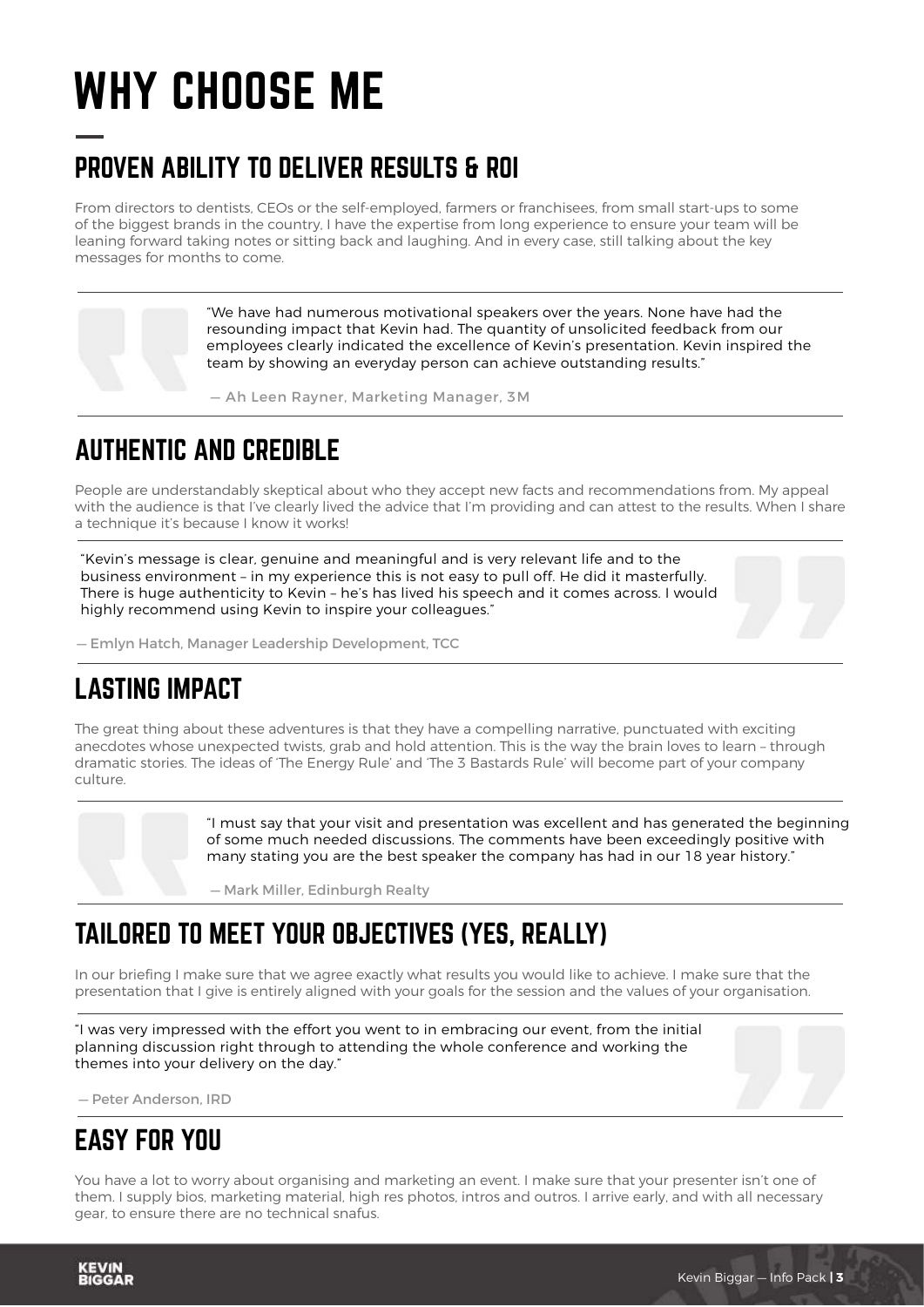

In 2018 I was approached by BNZ Private Banking to give a presentation to about 60 financial advisors at the end of their two day national conference. They were looking for some tools to help with taking on tough challenges and persisting through adversity, and a story that was going to send them away reinvigorated and inspired.

This was a pretty typical client with a reasonably typical briefing. The only thing different was that the event was videoed. Read on to find out the audience reaction. or click any of the images to be taken to the 1:30 video summary.





"It was a very inspirational speech. When you're facing adversity, like any business does, Kevin linked it fantastically to his experience in the middle of the Atlantic."

#### — Chris Glacklin, Senior Partner



"There was one of things that Kevin talked about, never do anything that's going to reduce the energy of the team. You can apply that in any circumstance. That's going to be something really interesting for us to work with in the future. Would I recommend Kevin? Absolutely! He was fantastic!"

#### — Barbara Horne Butler, Senior Partner



"That was one of the greatest presentations that I've seen in 40 years that I've been involved with banking."

#### — Harry McLernon, Senior Partner



"I think the biggest take away for me was nothing is impossible. He talked about sitting on the sofa and things passing by, and next thing you know he's doing these amazing things. To have gone through what he's gone through and come out positive at the other end, and loves what he's doing - it's really good that he can link that through to what we do on a day to day basis. The audience was just captured from start to finish which was brilliant."

— Derek Watt, National Manager Wealth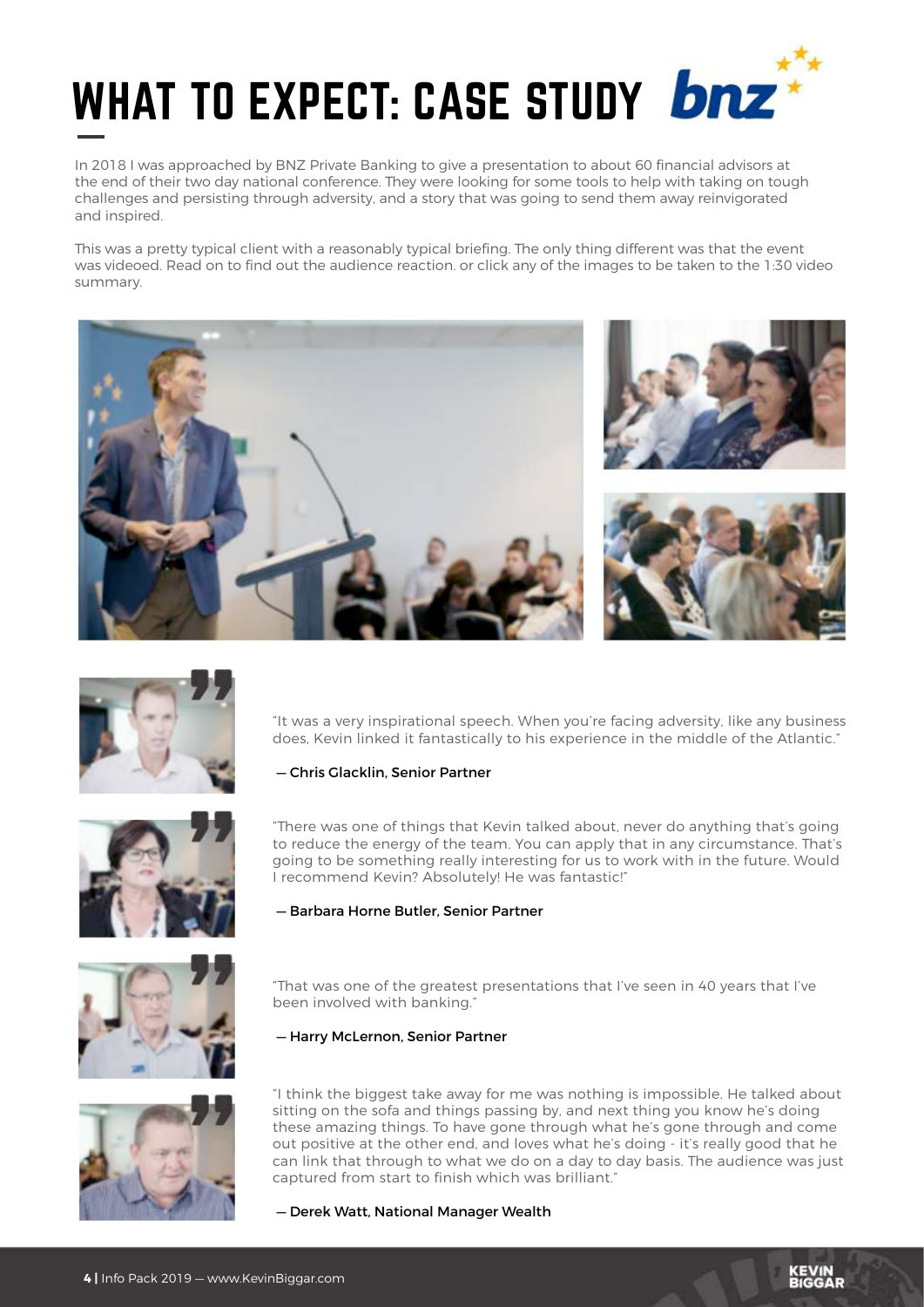## HERE'S HOW WE CAN GET STARTED

## 1. HOW WOULD YOU LIKE ME TO HELP?

- What is the change that you would like to see in your team?
- What is the problem that you would like solved?
- How will you know if I've been successful?

Browse through the speech/workshop descriptions in the following pages. It's very likely that you'll want elements from more than one topic. That's no problem, feel free to mix and match.

## 2. DO YOU HAVE SOME IDEA OF DATES?

Early on it's a good to idea to nab a date as I can book up months in advance. If you have some idea of a date I can pencil you in with no obligations. I'll just let you know if someone else enquires about the same date.

## 3. CONSIDER THE DURATION

If you still have some flexibility in the session then here are some options.

#### **Standard presentation - 45-60min**

You'll get 6-8 main points, raised and explained and drilled home with some unforgettable anecdotes.

#### **Extended presentation - 1-2hrs,**

Longer sessions allow the opportunity to go deeper into the most important lessons, to cover more points and to add some interactivity.

#### **Speech with follow up presentation 1.5-3 hours**

I present a session and then lead a session about how to apply the methods and techniques back in the workplace

#### **Workshop (1/2 day)**

If you want your staff to practise the ideas, create plans, think about how they're going to apply the learnings to their situation then consider a workshop.

## 4. LOCK IN THE VALUE

Clients often ask me how I can help make the messages stick and live on in their organisation long after I'm gone, to help change conversations and behaviours. I have a range of information packs, books and services to help. You'll see some ideas on page 6 overleaf.

## 5. GIVE ME A CALL OR DROP ME AN EMAIL

Call me on (+64) 027 282 4203, or email me on Kevin@KevinBiggar.com. I normally respond within 10 minutes (if I'm not at a podium or up a mountain).

## 6. LET'S CATCH UP

Let's catch up for a coffee. It's on me!

#### **Here's an agenda.**

- You can tell me about what your situation is
- We can check dates and availability
- We agree on the timing and key messages
- I'll show you the points that I can make and how I'll make them
- We'll discuss what other support you might want
- We sort out the fee

**KEVIN**<br>BIGGAR

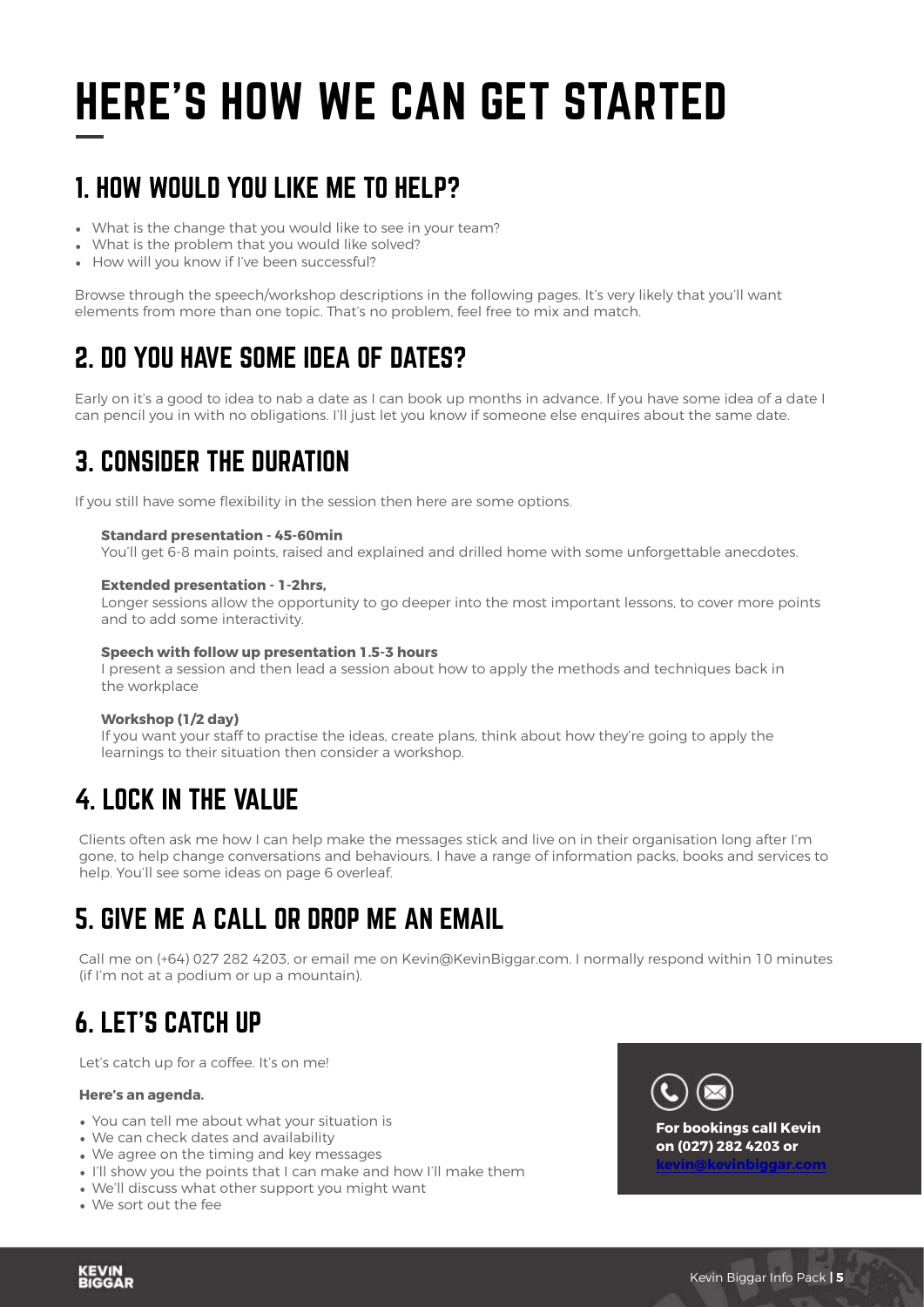## OPTIONS TO DRIVE THE MESSAGE HOME

**Creating behavioural change requires ongoing support. Here are some options to make sure that you get the maximum benefit from having me present.** 

## THE 'VALUE ADDED PACK'

The first step of creating change is having people understand and remember the main points. With this option delegates have access, via a private web page specific to your company, to all of the following:



#### **YOUR OARSOME SLIDES**

This is the key messages slides from the presentation I made to your team. All the main points in exactly the same form as I made them. Your staff will be able to remind yourself of exactly what the insights were and use the document to make the same points to their teams.



#### **YOUR OARSOME COURSE NOTES**

This document contains more than 50 pages of all the key messages from all of my presentations, backed up with the stories, plus references, plus recommendations for further reading. You will get all the messages that you heard plus many more that time and budget didn't allow. A really comprehensive resource to all of my methods and techniques.



#### **YOUR OARSOME SUMMARY (FOR INTERNAL NEWSLETTERS)**

This contains the points from the presentation in short (2-300 words) articles intended for publishing weekly or monthly in a company newsletter or intranet. The key messages from the presentation are summarised, followed by suggestions for exercises and activities to be done individually.



#### **YOUR OARSOME FACILITATOR NOTES**

This pack is intended to help a facilitator lead a session after my presentation where the main points are discussed as a group. The aim is to spark conversations and encourage participants to try out the ideas and transfer the learnings back to the workplace.

### OTHER OPTIONS



#### **PROVIDE A BOOK TO EVERY PARTICIPANT**

My award winning 'Oarsome Adventures of a Fat Boy Rower' and 'Escape to the Pole', as well as providing a permanent reminder of the key messages, are gripping stories in their own right, and make a fantastic reward to your staff or clients. The perfect way to immortalise your event. Normally \$35, but up to 60% discounts are available for bulk orders.





#### **ACCESS TO ONLINE COACHING**

Have me available online to answer any questions or follow-up that your team have as they process the messages from the presentation and set about implementing the techniques.



#### **EXECUTIVE ONE-ON-ONE COACHING**

Increasingly I'm asked to provide accountability and performance advice to senior managers. After agreeing a result we meet monthly to provide guidance, transfer the relevant mental skills, and to ensure they stay on track.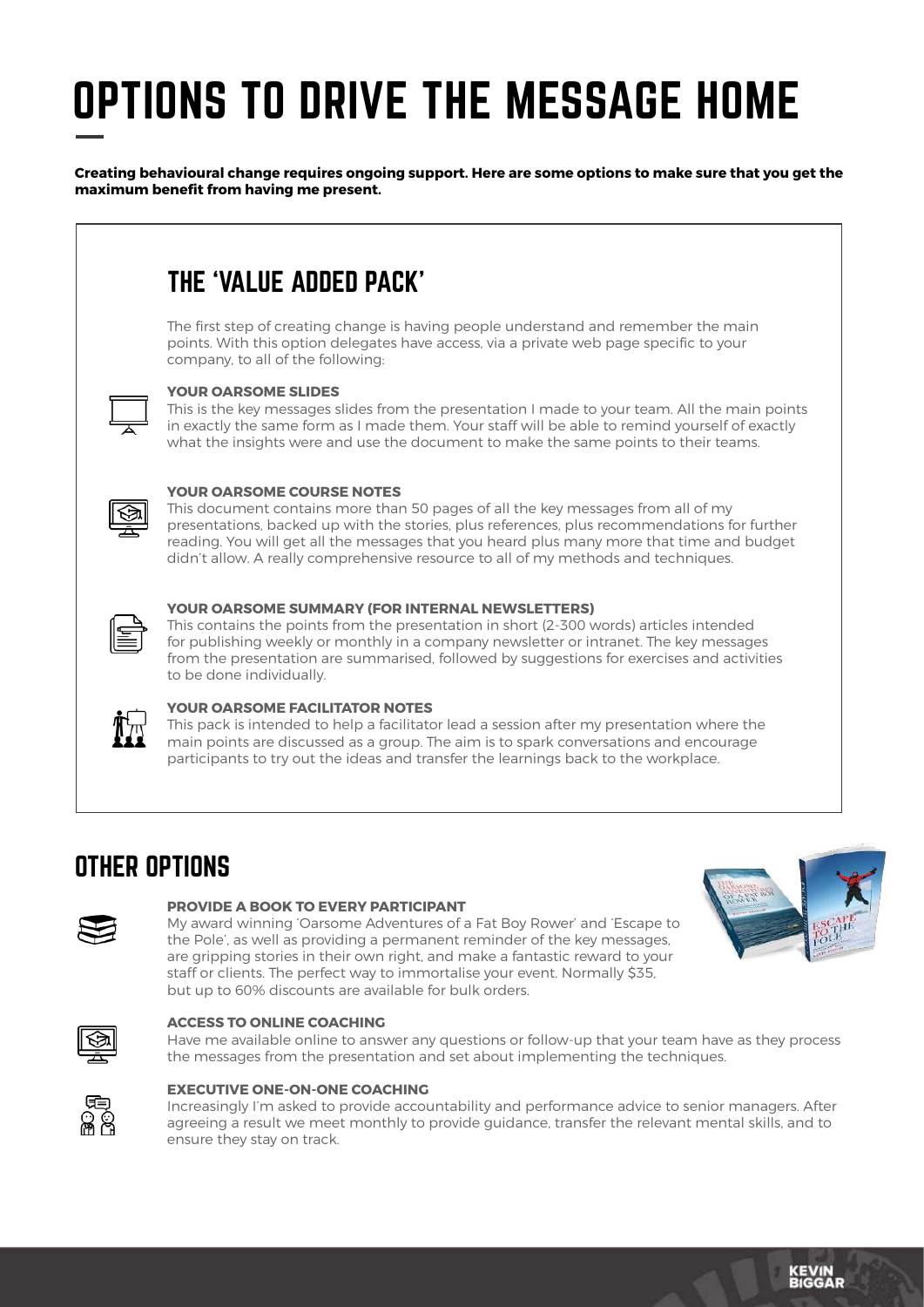## CHOOSE YOUR RESULT…

**Here's an overview of my top 8 Speech and Workshop topics. Details on the following pages.** 

## 1. YOUR STAFF FEARLESSLY FACING CHALLENGES (P8)

#### **Is your team under pressure to deliver major results?**

#### **Are they daunted by the size of the challenge they are taking on?**

This content will help your staff to squarely engage with their challenges, get a winning attitude, improve team relations and persevere through adversity.

**Four of the themes covered here are also expanded into their own presentations/workshops.** 

## 2. YOUR STAFF STRIVING FOR THEIR BEST (P9)

#### **Is your team stuck in a rut?**

#### **Are your people taking personal responsibility to achieve their work goals?**

This is about getting your staff to push back their boundaries, reconsider their limiting beliefs and dramatically increase what they think they are capable of.

## 3. YOUR TEAMS ENERGISED AND UNITED (P10)

#### **Are your teams working as effectively as they could be?**

**Are your looking to break down silos and reinvigorate your team culture?** 

Get your staff to re-engage with the priorities of the team, increase collaboration, break down silos, improve relationships and avoid conflicts.

## 4. YOUR STAFF MENTALLY TOUGHER & MORE RESILIENT (P11)

#### **Is your team finding it difficult to cope with change?**

#### **Are they facing challenge after challenge?**

Learn techniques and mindsets to help take on and crush big challenges, handle stress, be more resilient to setbacks and be able to persevere through adversity.

## 5. YOUR LEADERS MORE EFFECTIVE (P12)

#### **Are your new managers stepping up to their new roles?**

This content is about boiling the complex topic of leadership down into just four unforgettable principles that can be used to improve any leadership situation.

## 6. YOUR STAFF COMPLYING WITH YOUR SAFETY PROTOCOLS (P13)

#### **Does your team need a safety refresher?**

#### **Do you want to help instil a culture of safety?**

Safety is not an onerous obligation - it's what allows you to take on big challenges. This content will reinforce your organisation's safety messages by showing how risk is managed in adventures.

### 7. YOUR CLIENTS & STAFF REWARDED AND CELEBRATED (P14-15)

**'Your Oarsome Adventure'** - From sofa to success! The 100% entertainment version of the story of taking on the trans-Atlantic rowing race and trek to the South pole. Take a rollicking ride down giant waves, into yawning crevasses and under leaping sharks. Battle with frostbite, capsizes, stealthy snow ninjas.

**'Your Reality TV Show'** - Reality tv shows are everywhere. It's your turn soon! I prepare you for your time in front of the camera by taking you behind the scenes, and telling the extraordinary stories of the making of 'First Crossings' and 'Intrepid NZ'.

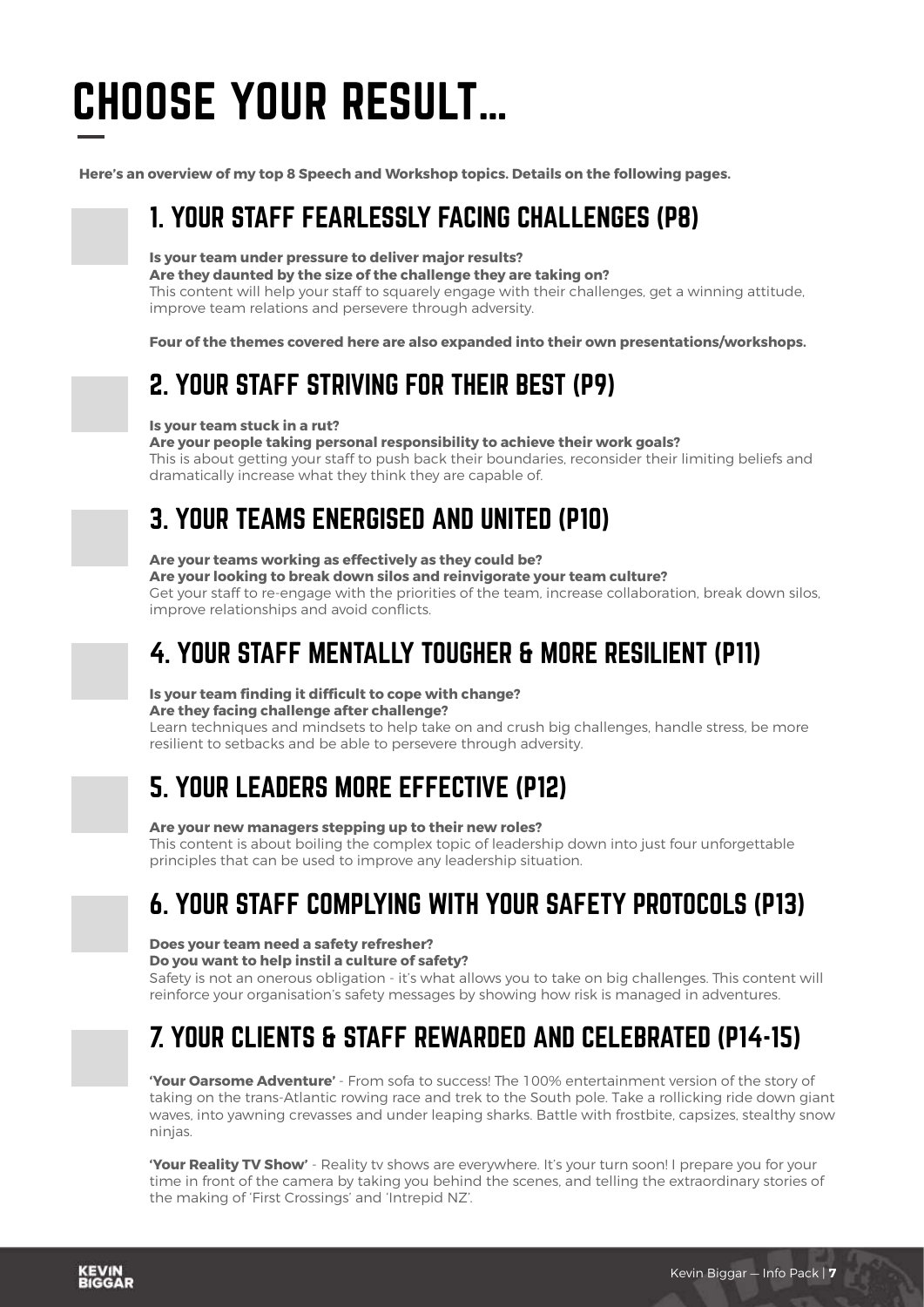

## 1. FEARLESSLY FACING CHALLENGES

#### **IS YOUR TEAM UNDER PRESSURE TO DELIVER MAJOR RESULTS? ARE THEY DAUNTED BY THE SIZE OF THE CHALLENGE THEY HAVE TO TAKE ON?**

**This content will get your staff to squarely engage with their challenges, get a winning attitude, improve team relations and persevere through adversity.** 

Few things stay the same in business. Competitors get faster and smarter. Consumers want more for less. To take your organisation to the next level of performance will often require setting and achieving audacious commercial goals.

However, pushing a team out of their comfort zone isn't easy. Half-hearted efforts can lead to a lack of progress and a self perpetuating cycle of discouragement. Energy that could be spent on

#### **PARTICIPANTS WILL LEARN:**

#### **1.1 HOW TO GET TO GRIPS WITH A DAUNTING CHALLENGE**

- How to take action and break the grip of procrastination
- The limits of rational approaches and how to deal with 'analysis paralysis'
- Four ways to get enthusiastic about your challenge
- How to use foresight to address your concerns
- A system for dealing effectively with your objections

#### **1.2 HOW TO GET A WINNING ATTITUDE**

- The benefits of taking on a challenge you might fail at
- The stark difference between committing to an outcome vs 'trying your best'
- The real reason for why you need to take on a tough challenge

#### **1.3 HOW TO BUILD YOUR CAPABILITY. THE THREE LIMITING BELIEFS**

- 'If you want it enough you'll get there' how motivation is only half the answer
- 'I'm already an expert' how overconfidence hobbles growth
- 'I'm not able to learn' how to identify and cure a 'fixed' mindset

#### **1.4 HOW TO ENERGISE AND UNITE TEAMS**

- The single rule that helped me and my new team mate survive the Atlantic and Antarctic
- The importance of being able to resolve disputes between team mates. Why that can be so difficult and how to overcome it

#### **1.5 HOW TO BOOST MENTAL TOUGHNESS AND RESILIENCE**

- How to reframe adversity into opportunity
- The only way to stop being daunted by overwhelming challenges
- The '3 Setback Solutions' method for processing setbacks faster

"Having first heard Kevin speak at another event and coming away thinking 'Wow' combined with a great dose of inspiration, I knew he would be ideal for the guest speaker at our Sales Conference – the focus being goal setting and 'gearing for growth' – and he didn't fail! I was inspired and motivated all over again. Kevin is very easy to listen to and holds his audience captive with tales of his great adventures and sparks motivation and inspiration within us all. Feedback from our Conference was 100% positive and Kevin was the **highlight of the whole event**. Thanks Kevin, I knew you would be a great choice!"



making headway is instead siphoned off into making excuses and justifying poor performance rather than taking personal responsibility for the things that can be changed.

In this presentation or workshop I share the techniques and attitude adjustments that I used to deal with my doubts, get off the sofa, and take on and win the trans-Atlantic rowing race and become the first kiwi to trek unassisted to the South pole.

This presentation is broken into 4-5 topics (depending on time available).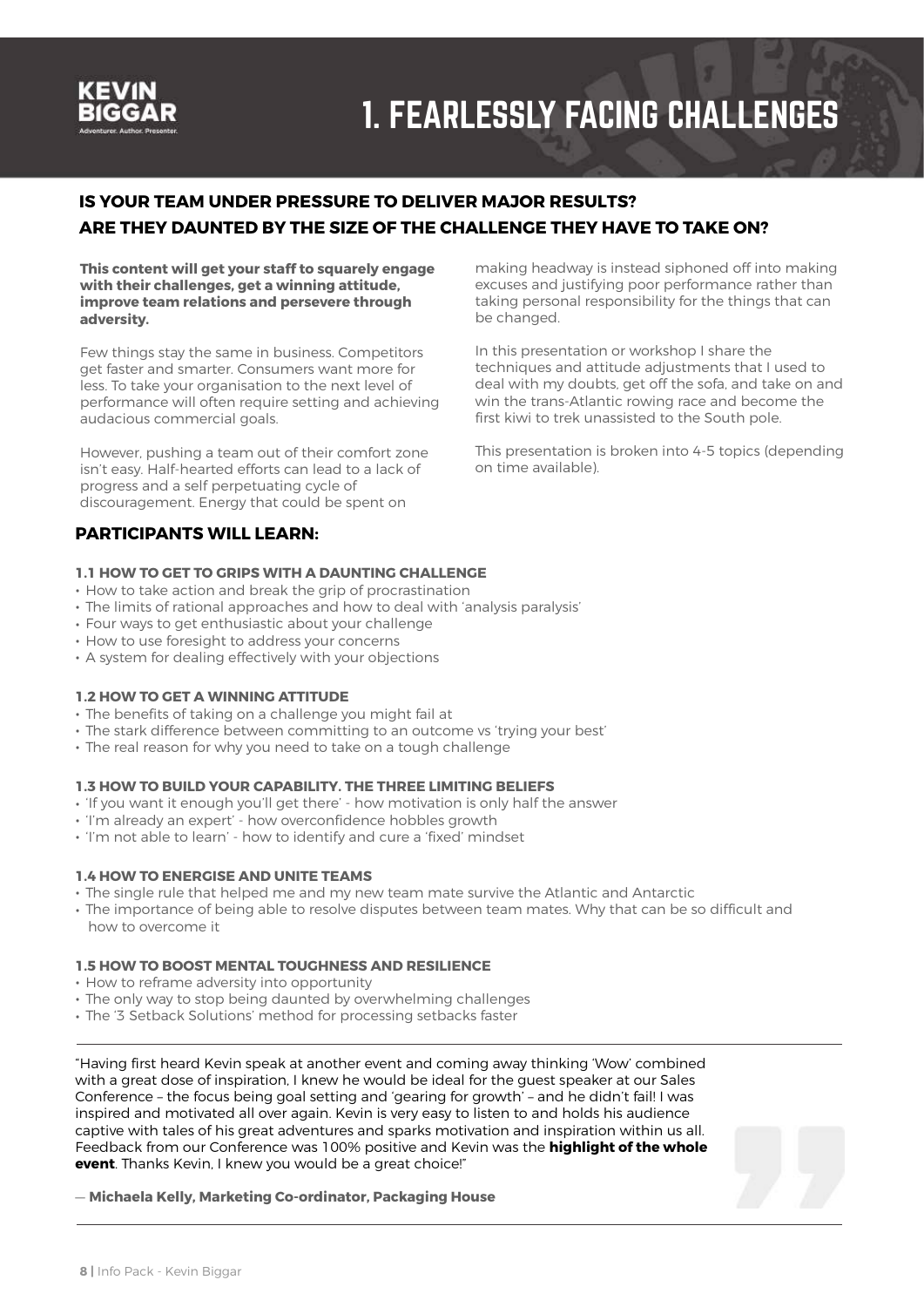

more there is to achieve.

result in the greatest payoff.

Something to get people excited about how much

Yet obtaining peak performance is not just about increasing effort. If it was as simple as that then every Olympic athlete would be training 26 hours a day! It's a combination of things that starts with getting the right 'winning' mindset, creating a strong, supporting team dynamic and then developing a strategy that focuses on those areas where your effort is going to

#### **IS YOUR TEAM STUCK IN A RUT?**

#### **ARE YOUR PEOPLE TAKING PERSONAL RESPONSIBILITY TO ACHIEVE THEIR WORK GOALS?**

**The content of this presentation or workshop is about inviting your team to push back their boundaries, reconsider their limiting beliefs and dramatically increase what they think they are capable of.** 

Every organisation faces times where performance plateaus, when the workforce is firmly within their comfort zone. At these times what is needed is a bit of a circuit breaker, something to knock the problems and challenges back into perspective.

#### **PARTICIPANTS WILL LEARN:**

#### **2.1 HOW AND WHY TO TAKE ON TOUGH CHALLENGES**

- Two reasons why performance requires committing to a tough goal
- What the real point of taking on tough challenge is
- A technique for identifying and eliminating internal doubts (including the three main objections to lifting performance and how to effectively deal with them)
- Four ways to get enthusiastic about your challenge

#### **2.2 HOW TO GET A WINNING ATTITUDE**

- the benefits of taking on a challenge you might fail at
- the stark difference between committing to an outcome vs 'trying your best'
- the real reason for why you need to take on a tough challenge

#### **2.3 HOW TO DEAL WITH THE BOGEYMAN OF 'FAILURE'**

- How to look through failure to assess a challenge based on benefits
- 5 ways to control risk so that the fear of failure doesn't affect performance
- How to maintain motivation even when it appears you're going to fail
- When to increase the size of your challenge
- 4 ways to remove self judgement about falling short

#### **2.4 IMPROVING TEAM DYNAMICS**

- An exercise a team can use to dramatically improve its culture
- The single rule that helped me and my new team mate survive the Atlantic and Antarctic
- Why it can be so difficult to resolve disputes and how to overcome it
- How to have difficult conversations

#### **2.5 HOW TO BOOST MENTAL TOUGHNESS AND RESILIENCE**

- How to keep going through the mid challenge motivational 'slump'
- How to reframe adversity as opportunity
- Three ways to persevere through adversity

"Kevin was a guest speaker at a recent business event we held. His focus for our event was around change and resilience. The hour Kevin spoke to us was **high energy, funny, inspiring and really relevant to all of us**. Through story telling he shared techniques and strategies to face our challenges and succeed - just as relevant to an extreme adventure as they are in facing our everyday challenges and dreams. He shared how a regular person like any of us can achieve amazing things - truly inspirational and enjoyable. I would highly recommend Kevin we were all left feeling energised and he had a great way of connecting with us, a very genuine and inspiring person."

#### **- San Holt & Carolyn Power, IRD**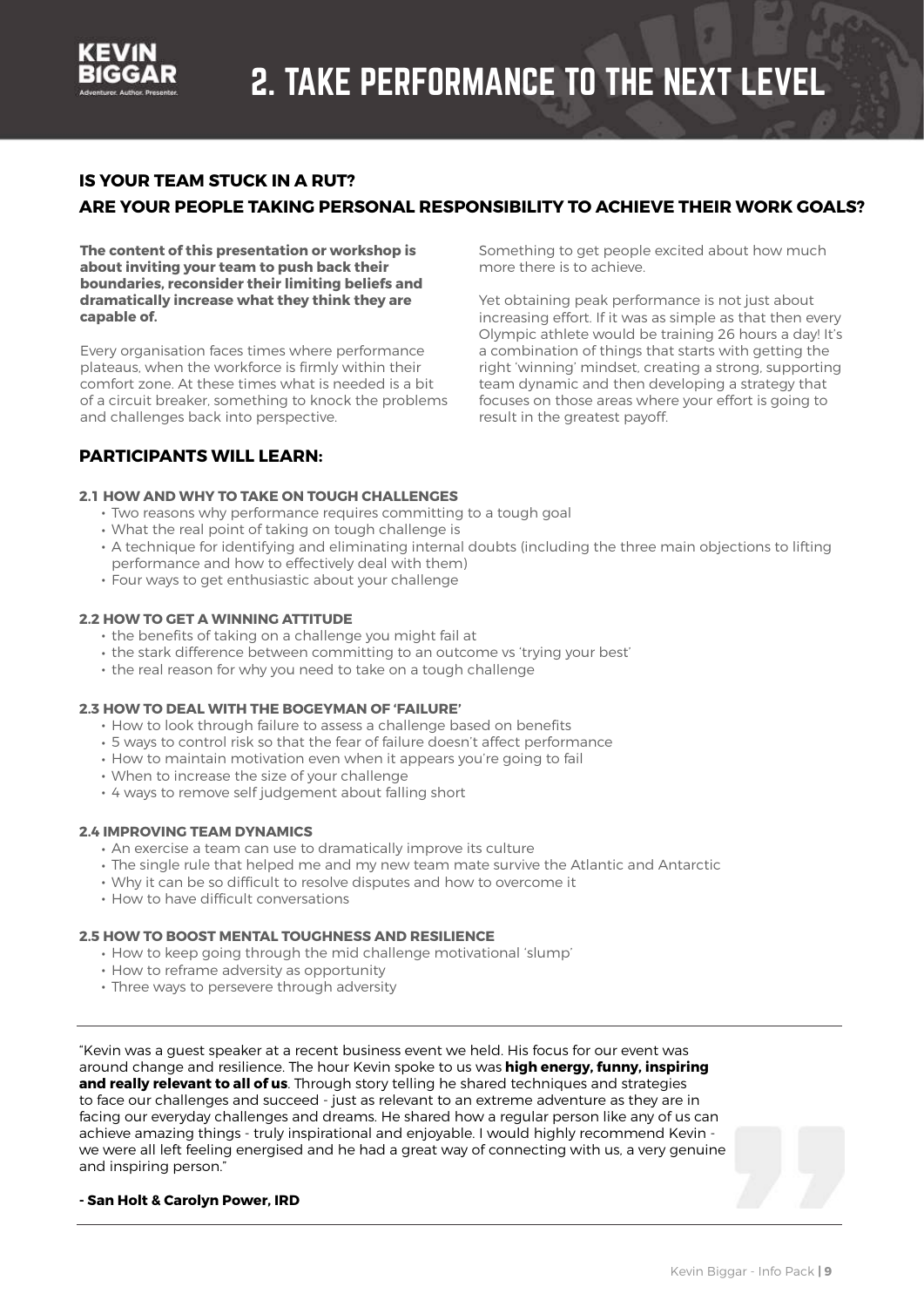

#### **ARE YOUR TEAMS WORKING AS EFFECTIVELY AS THEY COULD BE? ARE YOU LOOKING TO BREAK DOWN SILOS AND REINVIGORATE YOUR TEAM CULTURE?**

**The content of this presentation or workshop is about improving the culture within a team, about setting up the ground rules for behaviour and heading off problems before they become serious issues.** 

Success in your business means having high performing teams. There is plenty of evidence that shows that teams produce better results than individuals – but only when a team is functioning well!

Everyone has experienced the frustration, aggravation and productivity loss of being in a team that is dysfunctional. If the team dynamic is starting to turn sour it is essential to address it early before problems become entrenched.

Dealing with the issue of poor performance in a team can be delicate. Sometimes the manager can find themselves too close to the personalities involved to intervene, and having an external trainer in to explicitly address team behaviour can be pointed and confronting.

However, because I'm outside of your organisation, I can present constructive team messages without making it obvious that that was the point of the session. By including relevant teamwork incidents from my adventures, and how they were resolved, I get the messages across painlessly.

In other words - I rowed across the Atlantic with a guy who I had only just met and had nothing in common with. We won the race. Here's how I made it work.

#### **PARTICIPANTS WILL LEARN:**

#### **3.1 HOW A TEAM ONLY NEEDS 5 THINGS TO BE SUCCESSFUL**

- Common purpose
- Clear roles
- Shared beliefs
- Rules of conduct
- A way to handle disputes

#### **3.2 HOW TO ESTABLISH COMMON PURPOSE**

- When you think you have a clear purpose and you don't
- The three problems of establishing a common purpose
- The importance of having the same objectives in the same order

#### **3.3 HOW TO DEFINE CLEAR ROLES**

- How clearly specified roles for individual team members is more important than a clearly defined approach for achieving the goal
- A method for clarifying roles and responsibilities

#### **3.4 HOW TO DEVELOP SHARED BELIEFS**

- How beliefs underpin team effectiveness
- The importance of having the same shared beliefs

#### **3.5 HOW TO ESTABLISH RULES OF CONDUCT**

- How team culture depends on rules and values, and when to use both
- The rule that Google uses to increase team performance
- A method for developing a team's own rules
- The single rule that helped me and my new team mate survive the Atlantic and Antarctic

#### **3.6 HOW TO HANDLE DISPUTES**

- The two biggest mistakes that people make when preparing for a tough conversation
- The two rules that will transform the way that you approach tough conversations
- How to have that difficult conversation

"**Kevin nailed it**. Don't tell him this, but he got the highest score on the delegates' evaluation forms. Our clients thought it was a great presentation and we were delighted. I'd happily recommend Kevin to anyone else looking for an entertaining and inspirational speaker. In addition to delivering on the day, he was professional to deal with, keen to listen to what we wanted, sought feedback along the way, and worked well with our logistics team."

#### **— Russell Garrett, Head of Institutional Wealth, Mercer**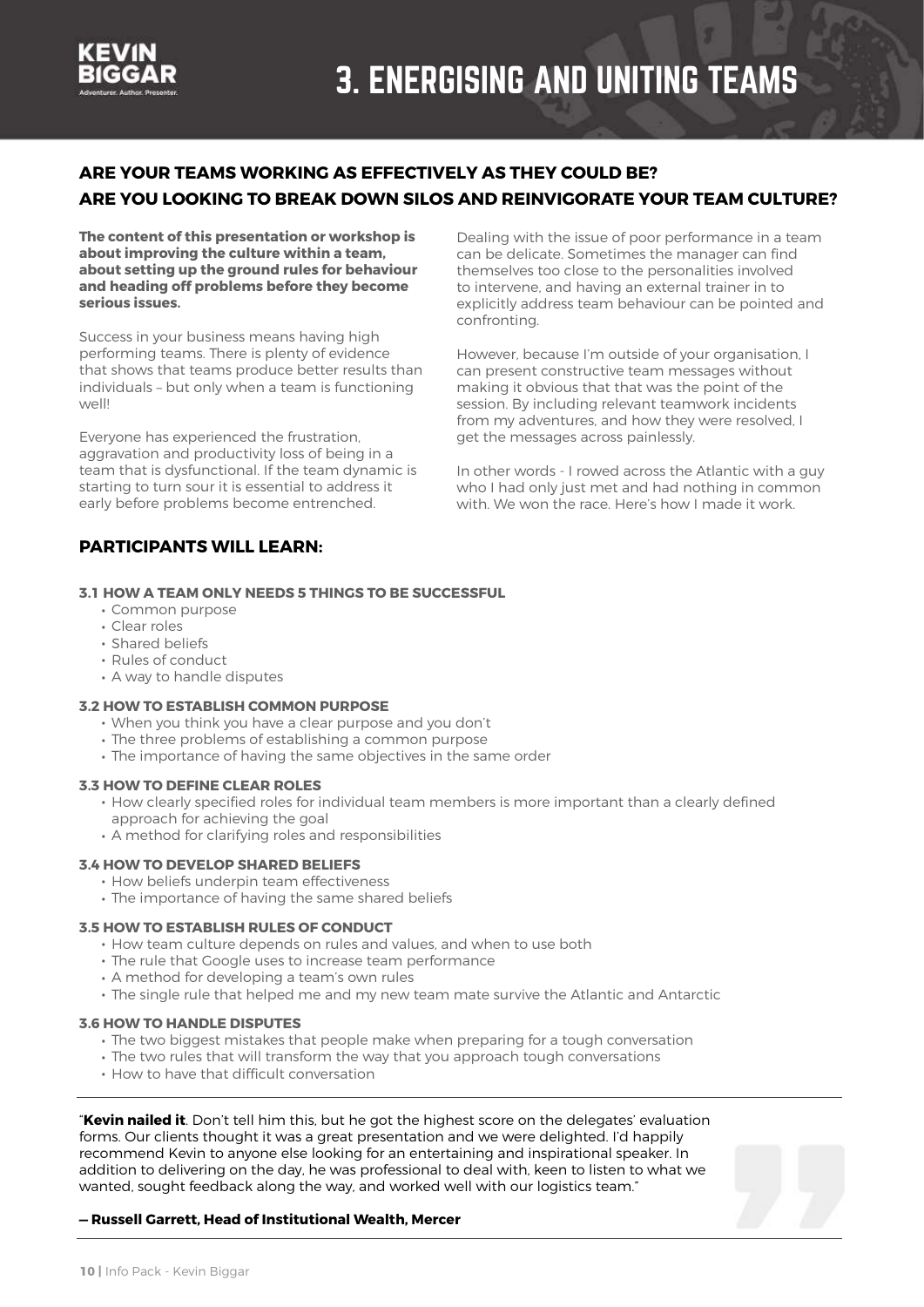

#### **IS YOUR TEAM FINDING IT DIFFICULT TO COPE WITH CHANGE? ARE THEY FACING CHALLENGE AFTER CHALLENGE?**

**The content of this presentation or workshop is about making your team members better at taking on challenges, more resilient to setbacks, coping better with stress and persisting through adversity. It will provide them with tools to enable them to better persevere through difficult times and cope better with change.** 

Nothing worthwhile is easy. Having the courage to set tough goals and then keep going when the going gets tough is an essential skill. In every role in every part of an organisation setbacks happen frequently - whether they come through external shocks, cyclical downturns or through our own unintended, unexpected screwups.

The Japanese have a wonderful saying 'Fall down six times, get up seven.' In many areas of life the single most important factor predicting success is mental toughness or 'resilience' - the ability to bounce back after shocks and setbacks and not dwell in unproductive emotions.

For many people this is easier said than done. There is a tendency to internalise the reasons for a failure, generalise the failure to other areas and to believe that things won't improve. A small number of people are natural resilient. The good news for the rest of us is that there are skills and techniques which, if learned, can dramatically improve our mental toughness.

#### **PARTICIPANTS WILL LEARN:**

#### **4.1 HOW TO BOLDLY TAKE ON BIG CHALLENGES**

- Two reasons why performance requires committing to a tough goal
- What the real point of taking on tough challenge is
- How to take action and break the grip of procrastination
- The limits of rational approaches and how to deal with 'analysis paralysis'
- Four ways to get enthusiastic about your challenge
- How to use foresight to address your concerns
- A system for dealing effectively with your objections

#### **4.2 HOW TO DEAL WITH SETBACKS**

- How setbacks affect us in three ways
- What setbacks mean
- The natural recovery process
- How negative and unproductive emotions are created and sustained
- How to get some distance between you and your emotions
- The three questions that determine how badly you feel after a setback and how to answer them
- The importance of owning your mistake
- How to bounce back faster from negative and unproductive emotions

#### **4.3 HOW TO COPE WITH STRESS**

- How to identify and change the lifestyle factors affecting stress
- See how well they are sticking to them

#### **4.4 HOW TO PERSIST THROUGH ADVERSITY**

- How to reframe adversity as opportunity
- How to focus on incremental gains
- The usefulness of having a purpose
- How to use mantras to increase persistence

"Thanks so much for yesterday it was an unqualified success with **your presentation the handsdown highlight** for everyone. Your key messages were so well aligned with where we want to go and leadership profiles that we have in our organisation and aspirations for our team to develop - it was just Oarsome!"

#### **— Grant Willis, CFO, Suncorp Life NZ**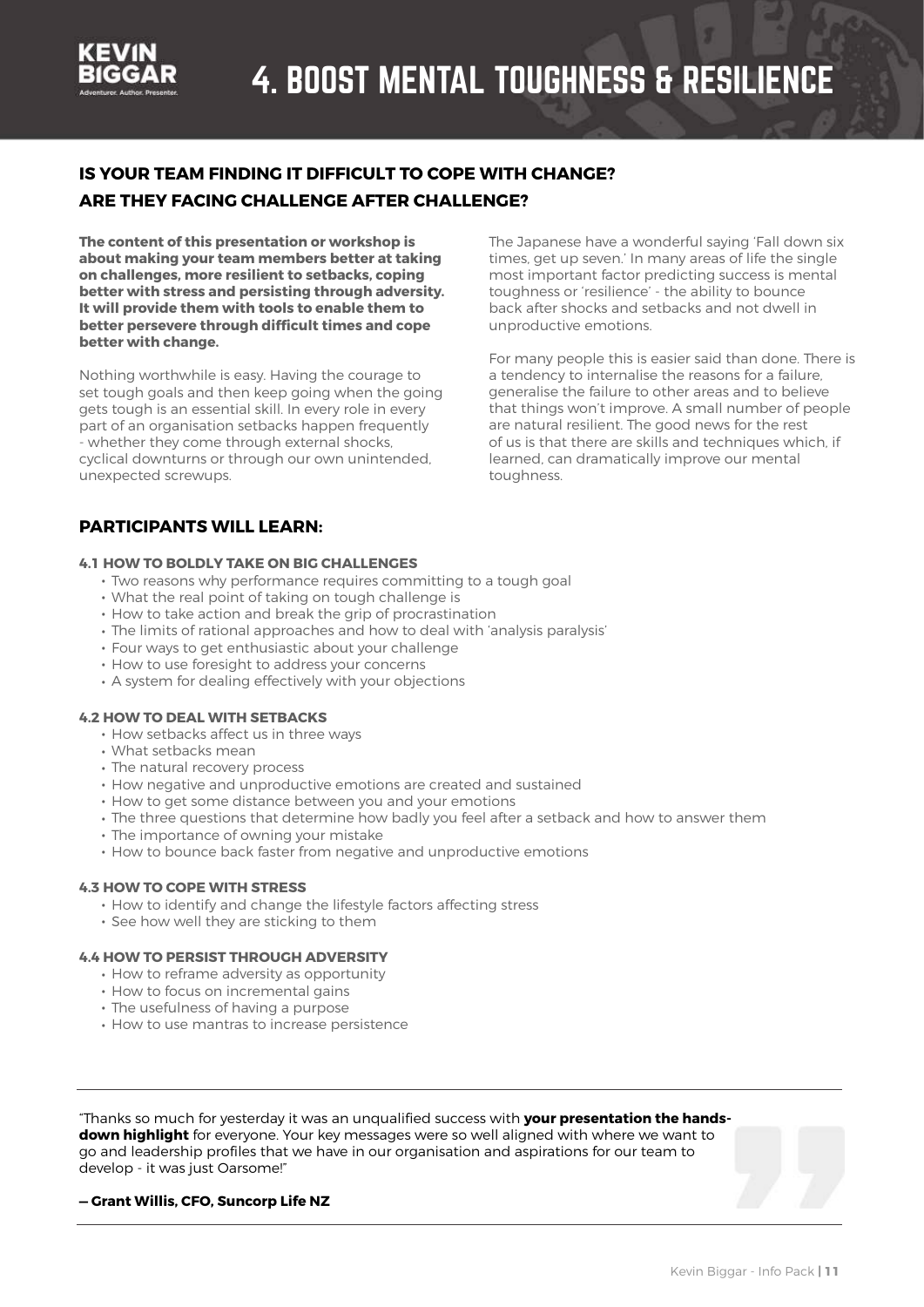

#### **ARE YOUR TEAMS WORKING AS EFFECTIVELY AS THEY COULD BE? ARE YOU LOOKING TO BREAK DOWN SILOS AND REINVIGORATE YOUR TEAM CULTURE?**

Often I'm asked to provide advice to people who have been recently promoted from their line roles to positions of authority over others. Or to give guidance to leaders to help them maintain direction, engage their team and grow results through periods of change.

The trick to providing advice that is actually going to be used is to keep it simple. I've boiled it down to four

**PARTICIPANTS WILL LEARN:** 

**5.1 TAKE INITIATIVE TO MAKE THINGS BETTER** 

- How to take action and break the grip of procrastination
- How to deal with analysis paralysis
- Two reasons for why your challenges should be tough
- What the real reason for taking on a tough challenge is
- Four ways to get enthusiastic about your challenge
- How to use foresight to address your concerns
- How to apply a system for dealing effectively with your objections

#### **5.2 MAINTAIN THE SELF-CONFIDENCE AND SELF-ESTEEM OF OTHERS**

- How team culture depends on rules and values, and when to use both
- How to apply the 'Psychological Safety' rule to increase team performance
- The 'Energy Rule' or 'No Moan Zone' that we used to keep our new team focused and performing
- The three ways of interacting that can quickly destroy the culture of a team

#### **5.3 FOCUS ON THE SITUATION - NOT THE PERSON**

- The two biggest mistakes that people make when preparing for a tough conversation
- The two rules that will transform the way that you approach tough conversations
- The 'Hothead Rule', and The '3 Bastards Rule'
- How to have that difficult conversation

#### **5.4 ROLL WITH THE PUNCHES**

- How setbacks affect us in three ways
- How setbacks are to be expected
- The natural set back recovery process and how to speed it up
- How negative and unproductive emotions are created and sustained
- How to get some distance between you and your emotions
- The three questions that determine how badly you feel after a setback and how to answer them
- The importance of owning your mistake
- How to bounce back faster from negative and unproductive emotions

"Kevin's presentation to our A/NZ Leadership team started at 100kph and took us on a journey of aspiration, planning, resilience and ultimately - victory. An awesome speaker and some very relevant insights for our year ahead as individuals and as a team. A complete success, thanks Kevin!

**- Mike Smith, CEO, IBM NZ**

principles that leaders can use to improve almost any situation.

- 1. Take initiative to make things better
- 2. Maintain the self-confidence and self-esteem of others
- 3. Focus on the situation not the person
- 4. Roll with the punches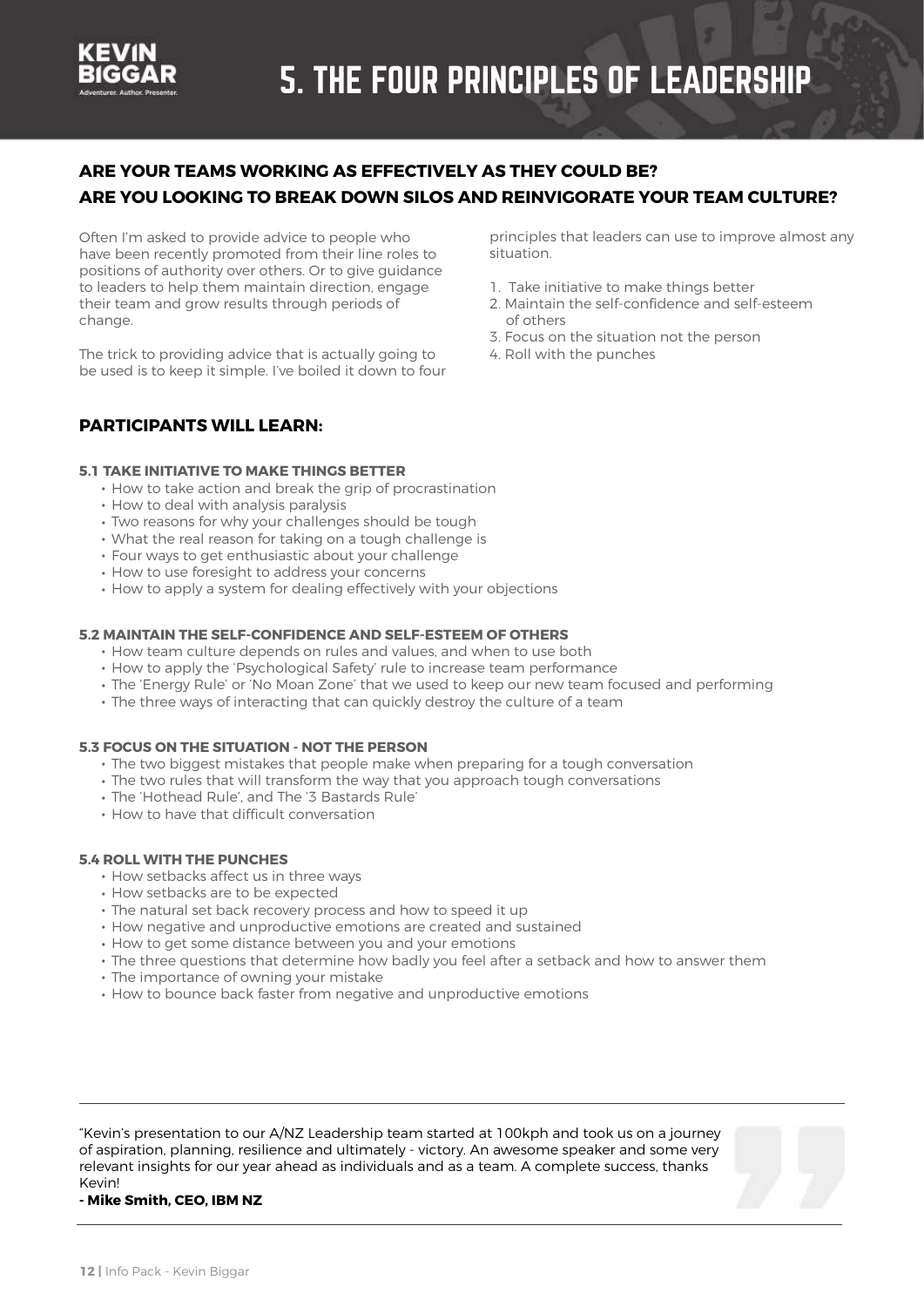

## 6. SERIOUS SAFETY

#### **DOES YOUR TEAM NEED A SAFETY REFRESHER? DO YOU WANT TO HELP INSTIL A CULTURE OF SAFETY?**

Keeping your workforce safe has never been more important. The problem is that much of achieving your safety goals relies on your team having the right attitude and being vigilant with regard to risk and compliant with safety protocols 100% of the time. Not 90% of the time, 100%.

I'm frequently asked to talk to groups like logging gangs, or electrical line workers to help improve attitudes to safety. It's a great fit with my core story - because taking on adventures is not about being brave or lucky or reckless with regard to danger. It's about very carefully identifying what might go wrong and then taking steps to make sure that either it doesn't happen. Or if it does happen, that the consequences are survivable. It's about putting in place policies, following procedures, creating habits and recognising the warning signs that indicate things are about to go pear-shaped.

I had an experience that transformed my attitude toward safety when I was first considering taking part in the trans-Atlantic rowing race. I was put off by the fact that 6 boats, 12 crew had been lost at sea attempting this feat. That was a deal breaker. I wasn't prepared to gamble my life.

#### **PARTICIPANTS WILL LEARN:**

#### **6.1 HOW TO GET A BETTER SAFETY ATTITUDE**

- The mistakes people make when thinking about 'safety'
- The conversation that changed my attitude towards risk
- How getting safety sorted allows you to go faster and harder

#### **6.2 HOW TO AVOID HARM**

- How to use foresight to avoid risk
- How to use statistics to reduce risk
- How to learn from case studies

#### **6.2 HOW TO TELL SOMETHING IS GOING TO GO WRONG**

- The four deadly horsemen of the apocalypse
- The 'swiss cheese' theory of how accidents happen
- How to learn from close calls
- How to speak up when things are starting to go wrong

#### **AS A RESULT OF ATTENDING, PARTICIPANTS WILL:**

- Be reminded of the importance of their safety processes
- See how following safety rules is a blessing, not a burden
- Hear a vivid reminder of what happens when you don't follow safety procedures

We asked Kevin to talk to us about his adventures and how safety and team work made a difference. It was spectacular! He showed us extreme examples of what safety and team work means to him and how he applies it to his adventures. He has an ability to simplify tough, almost super human physical and mental challenges into simple processes that clearly work for him. It is a rare privilege to be able to listen to a guy like Kevin. He engaged with the audience and took us along for the ride with photos, videos and humour. Staff are still buzzing! **- John Alemann, CEO, Waratah** 



Then I found myself talking to someone who had done a trek down in Antarctica. I asked him, 'Isn't it cold?'. His reply was, 'You know it's going to be cold, you take warm clothes.'

It took me a while to realise how profound that simple statement was. I thought that to succeed at adventures was about being brave or lucky. What this guy was saying was not to be such an idiot. It's not about rolling a dice - it's about carefully identifying what might go wrong and then doing something about it. If my biggest concern was being swept off the boat - then I can just stay tied onto the boat. Safety isn't about mindless compliance. Getting safety sorted frees you from anxiety and makes big risky challenges possible.

This new approach worked very well - until I nearly drowned out in the middle of the Atlantic at night when the boat capsized and I wasn't tied on. I go through the list of warning signs we ignored that are common to so many accidents. · rushing

- 
- · complacency · frustration
- · fatigue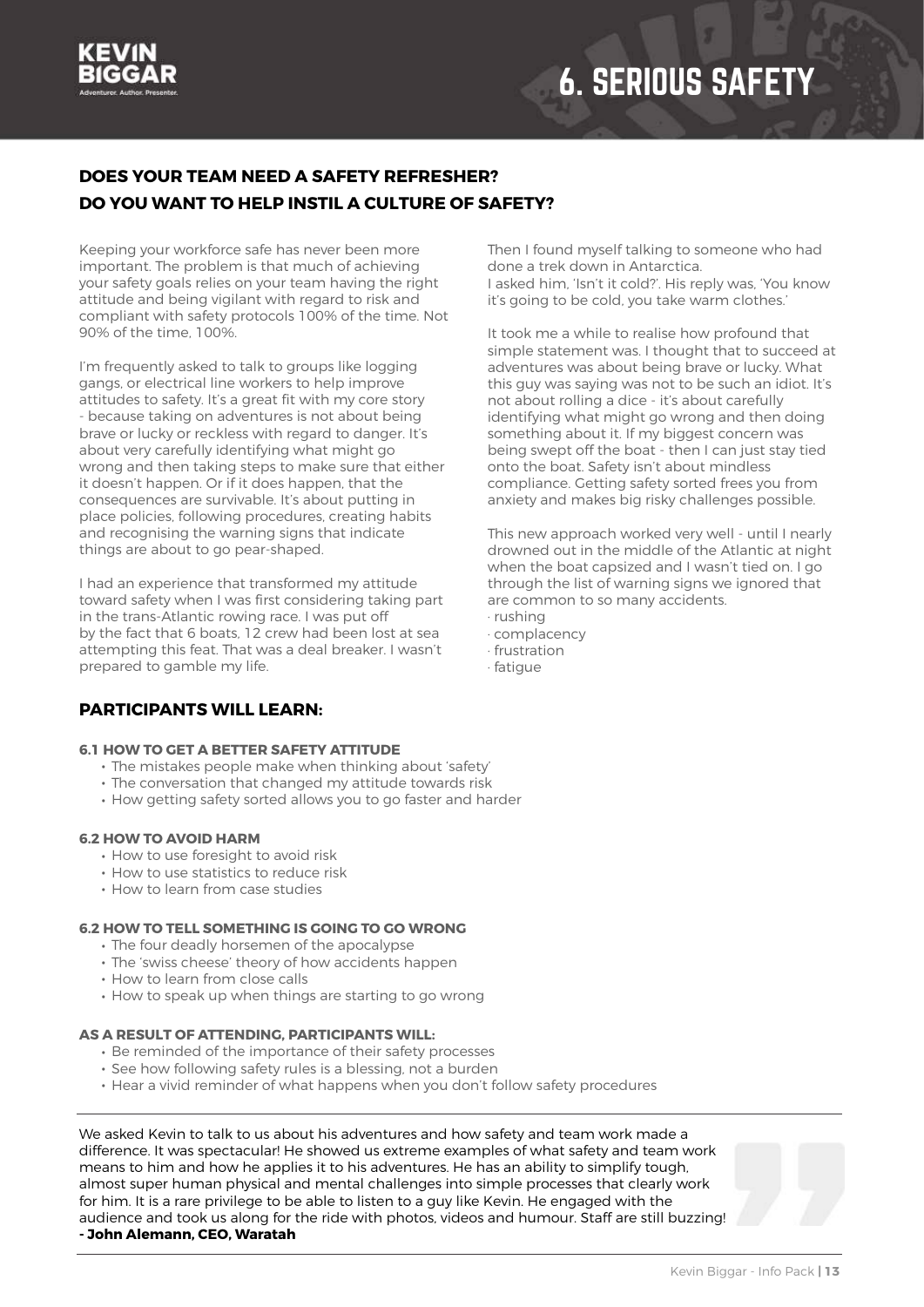## 7. AFTER DINNER SPEECHES

## 'YOUR OARSOME ADVENTURE'

I'm in the middle of a quarter life crisis. Overweight and out of work, I sit on the couch, eating fast food, watching daytime TV. I'm nagged by Mum, I'm bullied by the cat. Then I see a news clip about an unusual race - rowing a seven metre plywood dingy across 5000km of wave tossed, wind-swept Atlantic.

I figure it's probably not as hard as it looks. I decide to win. First I need to learn how to row. So begins a wild ride on a wave of high adventure that takes the audience around the world and through storms, sharks and a capsize.



At the same time they'll also be taking on the much tougher challenge of trekking, unsupported 2400kms from the Antarctic coast to South Pole and back across the coldest, windiest, highest, driest, most 'est' place on Earth. You'll stare into the blue-black abyss of crevasses, experience tooth-cracking cold, battle



with fickle GPSs and skin-melting frostbite. You'll be attacked by white ninjas and be surprised at the pole by … girls in bikinis. Which is actually less surprising



then what you'll find waiting at the end of the trans-Atlantic rowing race!

You'll hear the story our patron Sir Ed told us about how they coped when it got really cold in his Antarctic expedition. You'll see how my decision to take part in the rowing race was nearly thwarted until the timely intervention of Charlotte Dawson and the hosts of the 'How's Life' TV show. I'll share the spinestiffening advice given to me by super coach Jon Ackland that really transformed my attitude about taking part in the race. You'll hear the top four worst things actually said to another rower while at sea. And the best piece of advice we received from a



passing boy racer when training for the South Pole by dragging car tyres through the streets. And much more besides!

Fast paced, high energy, and massively entertaining. This account of an absolute under dog taking on two of the world's toughest adventures never fails to have the audience laughing out loud and leave feeling inspired. Bring a ladder, you'll be peeling your team off the ceiling!

"We have had Kevin speak to our two operational teams over the last few months. Not only does Kevin tell an inspirational and funny story of his adventures over the last few years, he expertly weaves in very powerful safety messages that helped us strengthen points that we have been focusing on internally. He had the crowd engaged from the first minute and **I have had nothing but positive feedback from the team**. I would have no hesitations recommending Kevin to anyone."



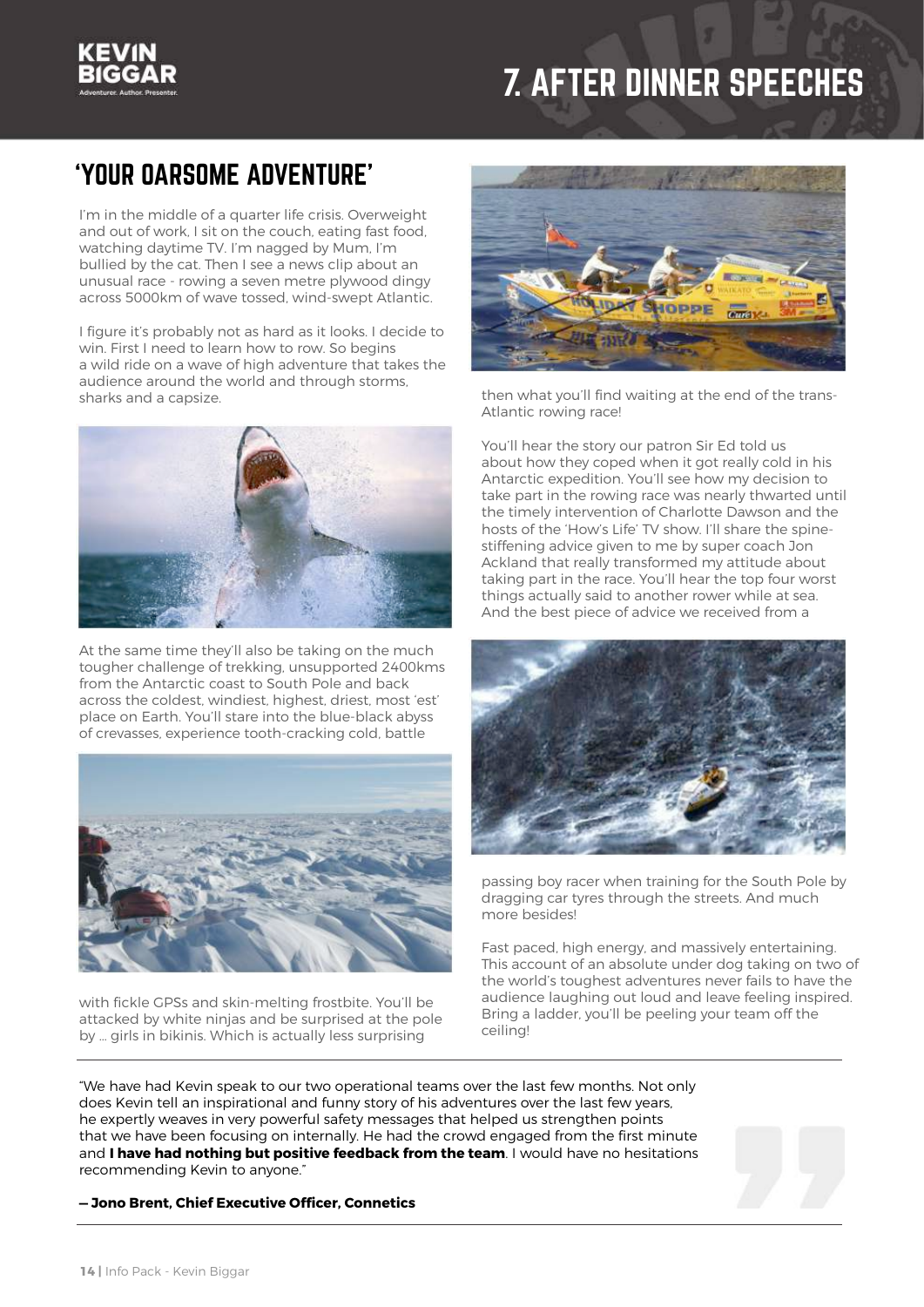

## 8. AFTER DINNER SPEECHES (CONTINUED)

### 'YOUR REALITY TV SHOW'

Most TV these days is reality TV, and the latest trend is to take an occupation and turn it into a show. If you're a lifesaver you've got 'Piha Rescue'. If you're a vet you've got 'Vet Tales'. If you're a housewife you've got 'Real Housewives'. If you're single you've got 'The Bachelor', and if you think you've got talent you've got 'NZ's Got Talent'. Do you see the trend? They're coming for you next!

In this action-packed presentation I prepare you, the audience, for your career in front of the camera by taking you behind the scenes of the filming of 'First Crossings' and 'Intrepid NZ' and sharing what I've learned.













#### **FOUNDATIONS**

Did you think that TV used to be better back in the old days? Let's take a look at this clip from The Black and White Minstrel Show from 1977. Just to be clear about how weird it is. This is two white guys (or maybe black guys?) dressed as black guys who are dressed as Mariachi's singing to a fake horse's head.

They don't make stuff like that any more! Instead they make Reality TV. But the idea of Reality TV - that the audience could be the subject of the show - has been around for a long time, in shows like 'Candid Camera.' The host of the show, Alan Funt, was a household name and instantly recognisable. In 1969, when the plane he was on was hijacked and flown to Cuba, the passengers on board were very anxious. Until someone recognised Alan Funt in the front row. Then they all started laughing. They were still laughing even as they got off the plane in Havana!

#### **FORMAT**

You'll learn how to come up with a format for your show and how much 'Man vs Wild' has in common to 'Dating Naked'. We'll fire up the 'Format-A-Tron' and find a format and even a name for your new show.

#### **FUNDING**

You'll find out about the three stakeholders that need to be satisfied before you can get your TV show off the ground, and how the inspiration for 'First Crossings' was in fact 'The Secret Life of Dancers'.

#### **FILMING**

In real life cliff hangers don't come along every 22 minutes - but film crews expect to be paid anyway. So I'll explain how you sometimes need to give reality a helping hand - are you ready to play 'Real or Fake'?

I'll talk about the hardest times in shooting 'First Crossings'. When things got so difficult and dangerous we had to put the cameras away - Jamie's brush with death on the Buller river and going blind climbing Mt Aspiring. And the strange curse that seemed to follow our show from location to location.

#### **FAME**

You might think that now you're on TV you'll be hanging out with Taylor Swift's posse and shooting hoops with Justin Bieber. More likely is that you'll be in drag, under a gunge bucket putting on a lipstick for Sunday morning kids TV (I wish I was joking).

Being a celebrity may not make you famous, but it does give you super powers. I'll show you how you can find out what the world actually thinks about you!

"I'd like to thank Kevin on behalf of the team at ALGIM for delivering a memorable experience for our delegates. Kevin was a pleasure to work with, and we look forward to dealing with him again in the future. Here is some feedback from our delegates (regarding his Mental Toughness keynote): Fantastic! Everyone needs to hear this - Brilliant presentation, interesting and thoughtful - Eye-opener - Great tips - Will use this moving forward - Wickedly awesome! - **Best motivational speaker I have heard** - Exceptional - Very inspirational and motivational."

**— Gee Mason, Events Coordinator, Association of Local Government Information Management**

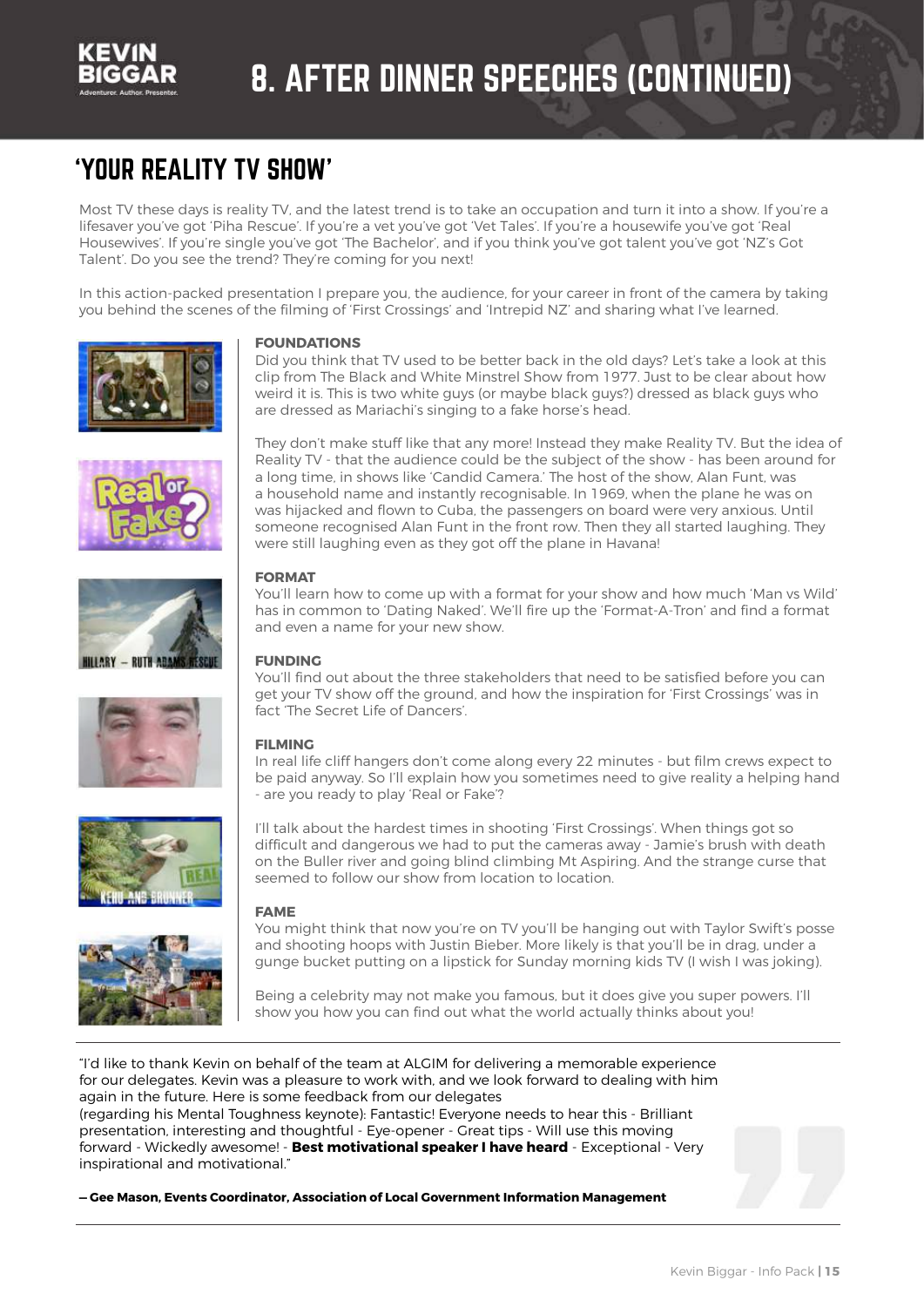## USE ME AT THESE TIMES TO GET THESE RESULTS

### 9AM - START OF THE EVENT

When you want to start your event with a bang. When you want to emphasise that this is not a normal office day and to get people excited. When you want the audience to start thinking about what might be possible and what they might be capable of.

"If Google had 10 stars - I would give them to Kevin - He speaks from the heart having achieved some amazing feats of human endurance. He presents fantastic goal setting techniques that are tailored to the audience making him the best motivational speaker I have ever heard."

**— Keith Robieson, General Manager, Storage Box** 



This is the time slot for maximum impact. Your audience are awake and fully caffeinated and highly receptive to my message.

"Kevin's presentation couldn't have been better for us! Some of our people were aware of Kevin and his reputation so we engaged him to speak at our staff conference. We had high expectations that were quickly exceeded by Kevin's story-telling, humour and powerful insights that very closely attuned to our conference theme."



#### **— Keith Manch, Chief Executive, Maritime NZ**

### ENERGY DEAD SPOTS

They've had an afternoon of health and safety and now their eyes are starting to glaze over. Or maybe it's the morning after the Gala Dinner the night before! That's when you want me to come along and light a rocket underneath them.

"Kevin Biggar had an incredibly hard timeslot to try and keep the Tandem crowd entertained and engaged. We had just had lunch, there had already been a number of presentations and we were coming to the end of the formal sessions. This was not a problem for Kevin as his presentation was so engaging that the team came out of it fully energised. His session was one of the highlights of the event, the entire team were talking about it for days to come."

**— Rachel Lilly, Group Operations Manager, Tandem Travel** 



### 4PM - END OF THE DAY

It's been a great day of learning and camaraderie - but the risk is that all the new learnings and attitudes will stay in the conference room. Send me in. I help delegates to start thinking about taking what they've learned and using it back in the workplace. I help them deal with their doubts, choose a more helpful attitude and start putting together a plan. I help prepare them for dealing with the setbacks that they are inevitably going to face as they begin to implement.

"It was not only Kevin's courage and intelligence which inspired our members but his humility and genuineness. He hugely engaged this audience - capturing minds and winning hearts. Kevin was by far the highest rated of all our conference presentations. It was also a pleasure working with him."

**— Des Brennan, Chief Executive, Facilities Management Association of New Zealand** 



#### 8PM - AFTER DINNER

You want a little something special to add sparkle to your evening event and set you up for a great night. Someone who can get attention even if the test match is playing next door (true story!)

"Wow! Wow! Wow! We recently had Kevin as our keynote speaker at our annual awards ceremony and the feedback from our guests about how fantastic Kevin was has been overwhelming. Kevin is a fantastic speaker and made our evening one to be remembered. He was very professional and understood the brief and the audience. I can not speak highly enough of his presentation. Would highly recommend Kevin as a speaker at any event as he truly is inspirational!"

#### **— Sarah Rundstrom, Property Council of NZ**